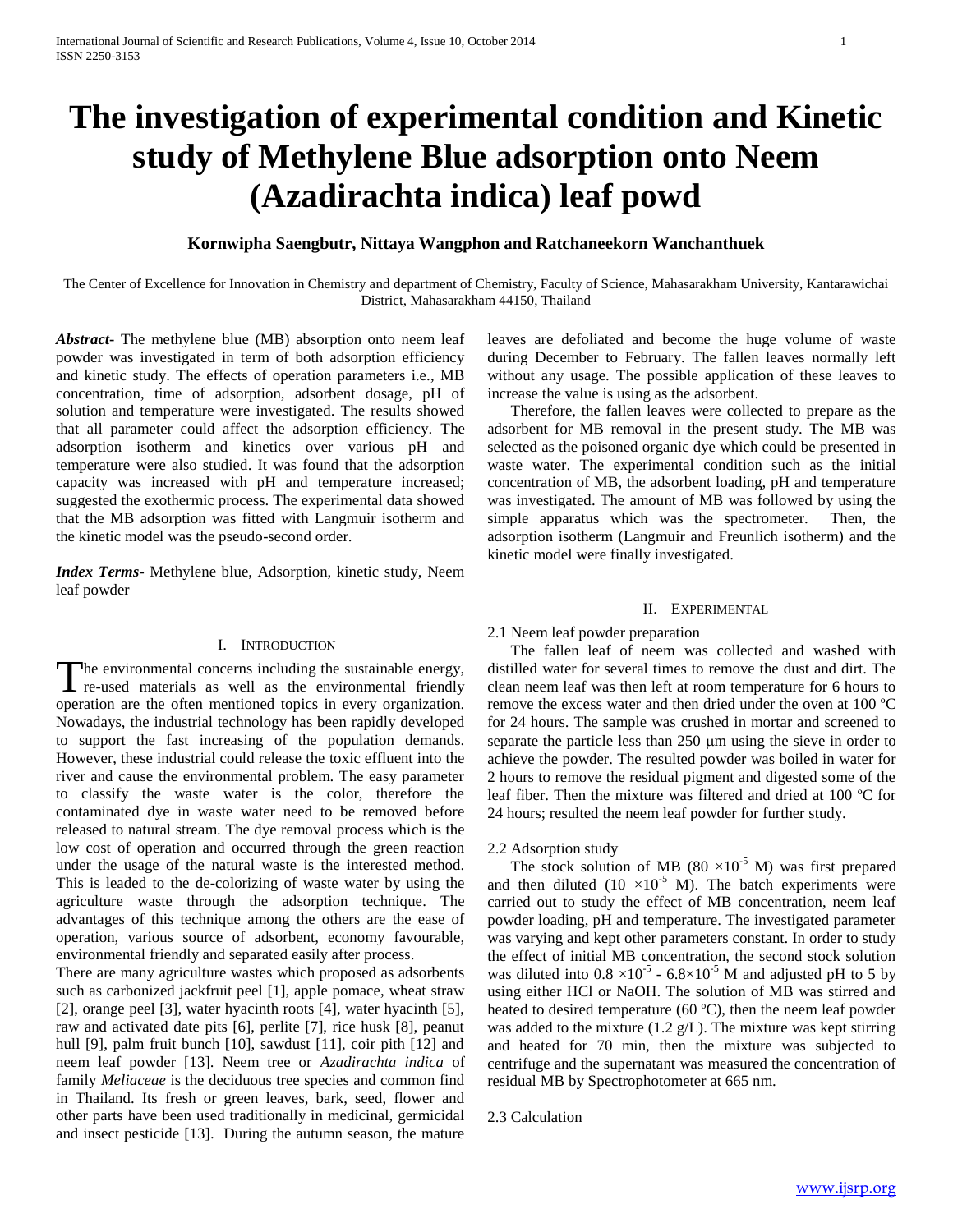The percentage of dye adsorbed (%MB removal) and the amount of dye adsorbed on neem leaf powder  $(q_t)$  were calculated by equation (1) and (2), respectively

$$
=\frac{C_{in}-C_{out}}{C_{in}}\times 100
$$

% MB removal

where  $C_{in}$  and  $C_{out}$  denote to the initial and final concentration of MB (mol/L), respectively.

The MB removal per unit weight of adsorbent at time t,  $q_t$ (mg/g) were obtained from equation (2)

$$
q_t = \left(\frac{C_{in} - C_{out}}{M}\right) V
$$
 (2)

(1)

 V is the volume of MB solution in adsorption process (L) and M is the mass of neem leaf powder (g).

 In the kinetic study, the MB removal per weight of adsorbent at the equilibrium named  $q_e$  which obtained from equation (3)

$$
q_t = \left(\frac{C_{in} - C_e}{M}\right) V
$$
\n(3)

where  $C_e$  is the concentratin of residual MB at the equilibrium. This could be found from the kinetic plot.

## III. RESULTS AND DISCUSSION

3.1 Effect of reaction condition

 The effect of the initial MB concentration to the MB removal is shown in Figure 1. The MB initial concentration was varied between 1 x  $10^{-6} - 7$  x 10<sup>-6</sup> M, the resulted % MB removal was slightly decreased from 96.5% to 93.5% which seem constant. The results exhibited that the neem leaf powder was one of the effective adsorbent because the % dye removal was almost 100% when using the adsorbent only 1.2 g/L at pH 10. Ponnusami and co-workers also studied the effect of initial dye concentration to MB adsorption over teak leaf power [14]. They varied the concentration of effluents between 10-50% (by vol.) and correlated the dye removal to the COD level. They found a similar result to ours that at high initial dye concentration less MB removal was observed. Moreover, various studied also found that at low concentration of initial dye concentration resulted in the high percentage of dye removal [15-17]. This indicated that the lack of active sites for dye adsorption at high dye concentration which resulted in decreasing percentage of dye removal at high dye concentration. Therefore, to increase the % of dye removal, the adsorbent contained high active site was required. However, the actual amount of dye absorbed per unit of adsorbent mass were increased with the increased of initial dye concentration [14-17] with in agreement with our results.

 The percentage of MB removal was increased with the neem leaf powder increased and reached almost 100% dye removal when using adsorbent only 2 g/L. The dosage of neem leaf powder was varied between 0.5-2 g/L and the resulted removal power was 80-100% when adsorption study was run at pH 10 and MB concentration was  $4 \times 10^{-5}$  M. This finding could be due to the increasing of the surface area and the active sites for dye adsorption when increasing the dosage and the results were in the agreement with [17-18]. However, there was the optimum value because the initial dye concentration was fixed. The resulted in Figure 2 still suggested that the neem leaf powder was the good adsorbent for MB removal.

 The adsorption of the target dye over the surface of adsorbent is the key reaction in MB removal. The MB is the cationic dye, therefore, the adsorption of MB is strongly depend on the surface charge of adsorbent. The consideration of the surface charge of adsorbent is related directly to the pH of solution. Thus, the effect of the pH to the dye removal efficiency was taken into account. Figure 3 showed the effect of pH which varied between 3-10. The percentage of MB removal was increased from 50 to 80% at the studied pH range. The results showed that the pH in basic range is favour for the MB adsorption over neem leaf powder. The similar findings were exhibited in Sharma and K. G. Bhattacharyya [19] and Gusmao et al. [20]. The  $Cd^{2+}$  removal by using neem leaf powder was studied [19]. The effect of pH was also investigated and showed that at acidic pH between 2-3.5 exhibited no  $Cd^{2+}$  removed. When pH changed to 4, about 9% of  $Cd^{2+}$  eliminated and pH 9.5 could remove about 94%. They explained that at low pH there was the competition between  $H^+$ and  $Cd^{2+}$  to adsorb at the active site whereas the phenomena was reduced at alkaline pH and facilitated the  $Cd^{2+}$  adsorption by OH<sup>-</sup> . Gusmao et al. [20] also studied the adsorption of cationic (MB) dye and anionic dye (gentian violet, GV) over sugarcane bagasse. The pH was varied between 2-10 and the results were showed that at acidic pH was suitable for the anionic dye and alkaline pH was favour for cationic dye adsorption. This was supported that the  $H^+$  at low pH could decorate the surface of adsorbent and resulted in the decorated adsorbent suitable for anionic dye. On the other hand, the OH-in alkaline pH was modified the adsorbent surface and facilitated the adsorption of cationic dye.

 According to our finding, the possible adsorption of MB in alkaline region could expressed as;

Neem leaf powder + OH $\rightarrow$  Neem leaf powder-OH $\rightarrow$  MB<sup>+</sup>  $\rightarrow$ Neem leaf powder-OH $-$ MB<sup>+</sup>

 The temperature is also the important factor to interfere the adsorption efficiency. The various temperatures were operated in the MB adsorption onto the neem leaf powder and the results were expressed in Figure 4. The obvious results were found as the higher temperature was facilitated the adsorption efficiency; when the temperature increased from 30-70  $\degree$ C the adsorption was growth from 70-90%. Therefore, it could be implied that the MB adsorption over neem powder was the exothermic process. The effect of temperature of the Brilliant green adsorption on the neem leaf powder was also studied and in agreement with our present study [21]. They suggested that high temperature the activation of the surface groups such as alcoholic, carboxylic and phenolic groups were found and these was raised the interaction of these surface groups and the OH-in solution. Therefore, the higher negative surface charge of adsorbent was achieved, leaded to the higher adsorption capacity to MB. Moreover, the mass transfer coefficient was also increased at higher temperature which pushed more dye molecules to be closer to the adsorption site.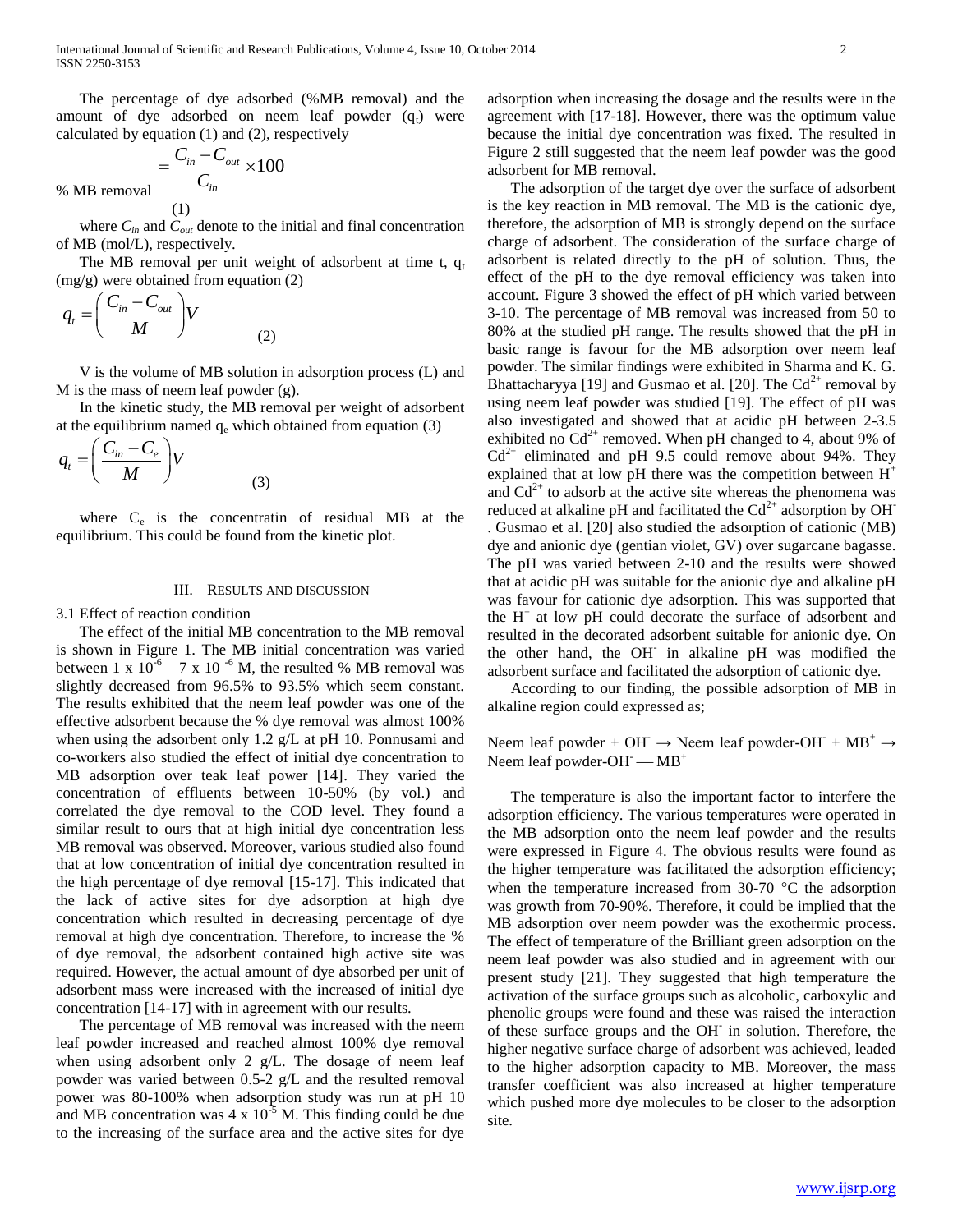## 3.2 Adsorption isotherm

 Langmuir and Freundlich isotherms were applied to determine the adsorption model of MB onto MgO. These isotherms have been selected to be a model for investigation the phenomena of MB adsorption over the neem leaf powder because the Langmuir isotherm is illustrated the monolayer adsorption. This model basically assumed that the adsorption occurred on homogeneous surface and the surface contained the identical adsorption sites. Moreover, each of adsorption site can adsorbed only 1 adsorbing molecule (related to monolayer adsorption) and there is no interaction between the adjacent of adsorbed molecule.

The Langmuir equation is shown in equation (3-4) [22]:

$$
q_e = \frac{Q_0 K_L C_e}{1 + K_L C_e}
$$
  
(3)

 The reciprocal equation of equation (3) can be expressed as follows and illustrated in linear form:

$$
\frac{C_e}{q_e} = \frac{1}{Q_0 K_L} + \frac{1}{Q_0} C_e
$$
\n(4)

 $Q_0$  (mg/g) is the maximum adsorption capacity of the dye (monolayer formation) per gram of adsorbent.  $K_L$  is a Langmuir constant related to the affinity of the binding sites (l/mg) or the free energy of adsorption. The plot of  $C_e/q_e$  vs. Ce was showed in Figure 6 (a).

 The Freunlich isotherm is exhibited the multilayer adsorption over the adsorption sites. This model is the extention of the assumptions in Langmuir isotherm for achieving the 1

imperfection of the surface morphology by the factor of  $n$ . The assumption was mentioned in the surface roughness, inhomogeneity and adsorbate-adsorbate interactions which describing reversible adsorption. Thus, this could be implied that the adsorption could be the physical adsorption. The empirical Freundlich isotherms is also shown in equation (5) [23]

$$
q_e = K_f C_e^{1/n}
$$
\n(5)

The logarithmic form of this equation can be expressed as:

$$
\ln q_e = \ln K_f + \frac{1}{n} \ln C_e
$$
  
(6)

where  $K_f$  and n are the Freundlich constants which related to the adsorption capacity and the adsorption intensity of adsorbent.

The relationship between  $\ln q_e$  and  $\ln C_e$  is a linear plot according to equation (6) shown in Figure 6 (b). The correlatin coefficient  $(R^2)$  could be used to indicate well fitted of experimental data.

 The relationship between percentage of MB removal and reaction time known as kinetic plots were shown in Figure 5 (a) and (b); under the dependence of pHs and temperatures, respectively. The results confirmed that the alkaline pH was enhanced the MB removal and high temperature was the favor condition for the MB adsorption process over neem leaf powder. From these plots, the data was further analyzed to classify the type of adsorption isotherm and reaction order.

According to equation (4), the curve of  $C_e/q_e$  vs.  $C_e$  was plotted to examine the Langmuir isotherm which showed in Figure 6 (a). The level of well fitting to Langmuir isotherm was consider with respected to the correlation coefficient value  $(R^2)$ as the plotted relationship was the linear type: referred to equation (4). Figure 6 (c) showed linear equation and  $\mathbb{R}^2$  of Langmuir plot of the adsorption process operated at pH 10. Similarly, the curve in Figure 6 (b) was the Freunlich isotherm plot as refered to equation (6) and Figure 6 (d) also showed the linear fitted equation and  $R^2$  of the reaction at pH 10. The comparison of  $\mathbb{R}^2$  in Figure 6 (c) and (d) showed that  $\mathbb{R}^2$  of Langmuir isotherm was higher than Freunlich isotherm; indicated that this process fitted well with Langmuir isotherm. The  $R<sup>2</sup>$  of adsorption isotherm investigation (in both the effect of pH and temperature) showed in Table 1 and 2. The results were in agreement that  $R^2$  of Langmuir isotherm was higher than Freunlich isotherm, therefore, clearly confirmed that the MB removal by neem leaf powder was followed the Langmuir isotherm

 From the slope of Langmuir plot, the maximum adsorption capacity  $(Q_0)$  of neem leaf powder could be calculated. The  $Q_0$ was calculated from the optimum condition (at pH 10 and 70  $^{\circ}$ C) and showed  $Q_0 = 16.67$  mol/g. Table 3 showed  $Q_0$  of MB on various natural adsorbent. However, the  $Q_0$  over neem leaf powder was studied before [13]. The comparison  $Q_0$  in 2 studies were compared which showed clearly different;  $2.35 \times 10^{-5}$  mol/g [13] and 1.67 x 10 mol/g (this study). The different of these 2 adsorption processes was the reaction condition such as pH and temperature. Therefore, it suggested that the condition during the adsorption process played the vital rule in the removal capacity of this kind of adsorbent.

 The similarly results were also found in the previous studies such as Han et al [12] and Awwad et al [29]. The adsorption isotherm of MB onto lotus leaf powder was examined [12] and Langmuir isotherm was found to be fitting well with the adsorption system by expressed high  $R^2$  (0.9910). Moreover, The  $Cd<sup>2+</sup>$  bioadsorption over loquat leave powder was also studied and the experimental data was related to the Langmuir adsorption at  $R^2 = 0.9999$  whereas  $R^2$  of Freunlich isotherm was only 0.9765.

3.3 Adsorption kinetic study

 The Pseudo order approximation used to explain the reaction which contains at least one excess component and the adsorption rate of the excess component is constant. Pseudo-first-order kinetic model assume that the adsorbate uptake to the surface with time was directly proportional to difference in saturation concentration and the adsorbent amount [24]:

$$
\frac{dq_t}{dt} = k_1 \left( q_e - q_t \right) \tag{7}
$$

 $q_e$  and  $q_t$  are the amount of dye adsorbed (mg/g) at equilibrium and at time t, respectively. And  $k_1$  is the rate constant of Pseudo-first-order (min<sup>-1</sup>).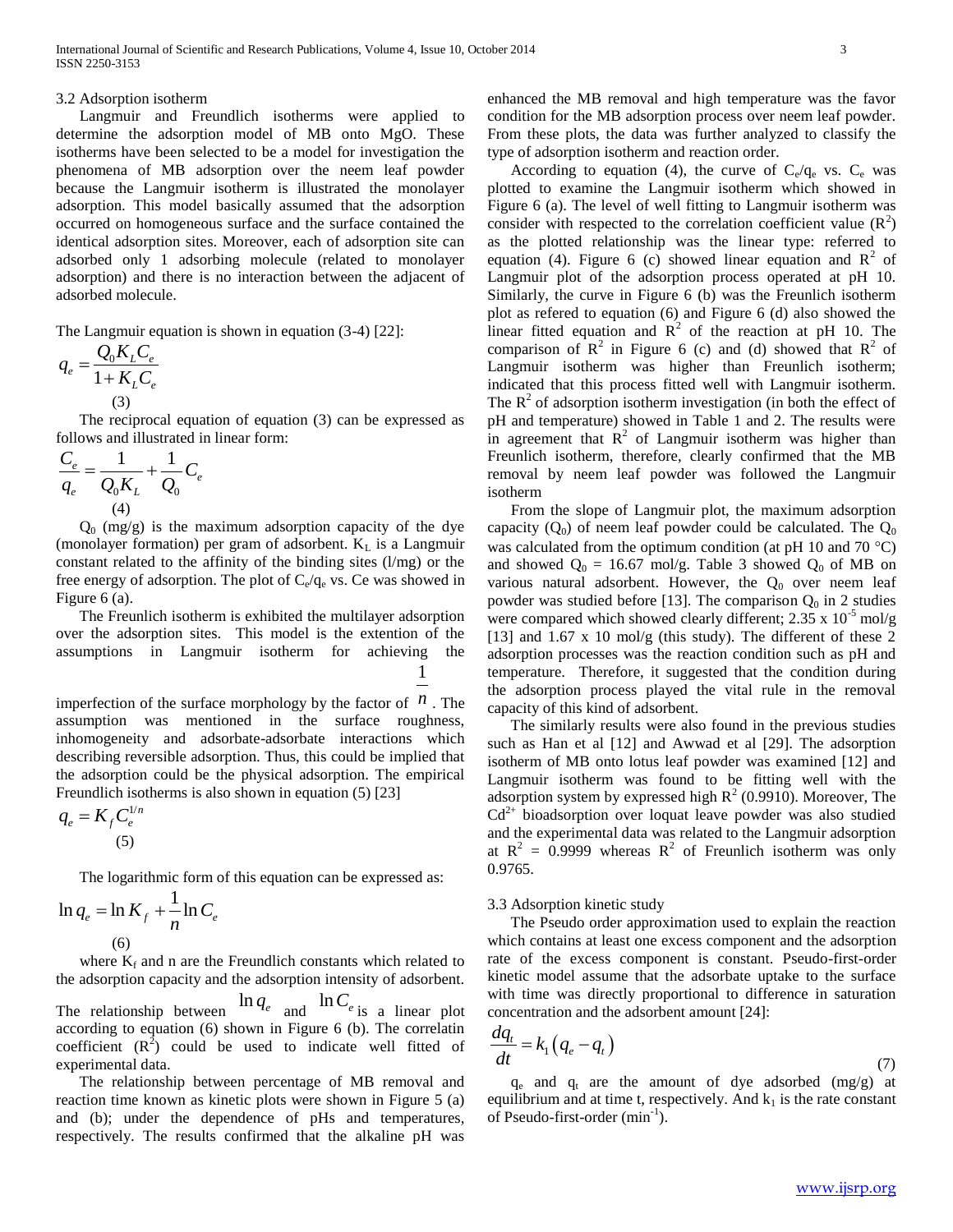Equation (7) was integrated with the boundary condition at t=0,  $q_t = 0$  and at t=t,  $q_t = q_t$  and rearranged the equation to obtain equation (8)

$$
\log (q_e - q_t) = \log q_e^{-k_1 t/2.303}
$$
\nSimilar with

Similar with

$$
q_t = q_e \left( 1 - e^{-k_1 t} \right) \tag{9}
$$

When the experimental data was plotted between  $q_t$  and t and the shape of the expressed relationship is in exponential curve as shown in equation 9. This indicated that the adsorption is followed the pseudo-first order. The resulted curved was shown in Figure 7 (a).

 In term of the Pseudo-second-order model with proposed by McKay and Ho in 1999 [25] was:

$$
\frac{dq_t}{dt} = k_2 \left(q_e - q_t\right)^2\tag{10}
$$

where  $k_2$  is the equilibrium rate constant of Pseudo-second order adsorption (g/mg min).

 Similarly to pseudo-first-order, equation 10 was integrated with similar condition boundary to obtain equation (11):

$$
\frac{t}{q_t} = \frac{1}{k_2 q_e^2} + \frac{t}{q_e}
$$
 (11)

The substantiation of the Pseudo-second order kinetic model

*t*

was the plot of  $q_t$  and t. If the trend is followed the linear relationship of equation 11, it suggested that the adsorption process is the pseudo- second order.

 The kinetic model was investigated by using the curves in Figure 7 (a) and (b). The relationship of  $q_t$  and t (Figure 7 (a) and  $(c)$ ) was the pseudo-1<sup>st</sup> order plot and the obtained plot was not followed the exponential as type of equation (9). This could be implied that the adsorption process was not the pseudo-1<sup>st</sup> order

*t*

reaction. In other hand, the plots of  $q_t$  and t (in Figure 7 (b) and (d)) were the pseudo- $2<sup>nd</sup>$  order plot which was the linear relationship. Similarly, the well fitting was considered by  $\mathbb{R}^2$ . The obtained  $\overline{R}^2$  of the pseudo-2<sup>nd</sup> order which studied the effect of pH and temperature effect were reported in Table 1 and 2. They were all in agreement and found that  $\mathbb{R}^2$  was closely to 1 (0.987-0.997). This was indicated that adsorption was fitted well with the pseudo- $2<sup>nd</sup>$  order.

Refer to equation 11, the interception of pseudo- $2<sup>nd</sup>$  order plot could be calculated to obtained k<sub>2</sub> and it showed k<sub>2</sub> = 1.19 x 10<sup>5</sup>  $g/mg$  min. The obtained  $k_2$  could be suggested that the adsorption is favor occurred.

#### IV. CONCLUSIONS

 The optimum condition of MB removal using neem leaf powder was investigated. The results found that the removal was favour at low MB concentration, higher pH and higher temperature. The optimum loading of adsorbent was 1.2 g/L. The experimental data was fitted with Langmuir isotherm better than Freulich isotherm in both pH and temperature dependences. This was suggested that the adsorption was monolayer adsorption with the chemisorptions. Moreover, the kinetic analysis in both the pH and temperature effect was in agreement; showing that the pseudo second-order process was fitted with the data.

#### ACKNOWLEDGEMENTS

 I would like to thank Faculty of Science, Mahasarakham University for financial support. The authors acknowledge department of Chemistry, Faculty of science, Mahasarakham University. And some financial support from the Center of Excellence for Innovation in Chemistry (PERCH-CIC), Office of the Higher Education Commission, Ministry of Education is gratefully acknowledged.

#### **REFERENCES**

- [1] B.S. Inbaraj, N. Sulochana, Use of jackfruit peel carbon (JPC) for adsorption of rhodamine-B, a basic dye from aqueous solution, Ind. J. Chem. Technol 13 (2006) 1.
- [2] T. Robinson, B. Chandran, P. Nigam, Removal of dyes from a synthetic textile dye effluent by biosorption on apple pomace and wheat straw, Water Res. 36 (2002) 2824.
- [3] C. Namasivayam, N. Muniasamy, K. Gayatri, M. Rani, K. Ranganathan, Removal of dyes from aqueous solutions by cellulosic waste orange peel, Bio-resour Technol. 57 (1996) 37.
- [4] K.S. Low, C. K. Lee, K.K. Tan, Biosorption of basic dyes by water Hyacinth roots, Biores. Technol 52 (1995) 79.
- [5] M.I. El-Khaiary, Kinetics and mechanism of adsorption of methylene blue from aqueous solution by nitric-acid treated water-hyacinth, J. Hazard. Mater. 147 (2007) 28.
- [6] F. Banat, S. Al-Asheh, L. Al-Makhadmeh, Evaluation of the use of raw and activated date pits as potential adsorbents for dye containing waters, Proc. Biochem. 39 (2003) 193.
- [7] M. Dogan, M. Alkan, Y. Onganer, Adsorption of methylene blue from aqueous solution onto perlite, Water Air Soil Pollut. 120 (2000) 229.
- [8] V. Vadivelan, K.V. Kumar, Equilibrium, kinetics, mechanism, and process design for the sorption of methylene blue onto rice husk, J Colloid Interface Sci.286 (2005) 90.
- [9] R. Gong, M. Li, C. Yang, Y. Sun, J. Chen, Removal of cationic dyes from aqueous solution by adsorption on peanut hull, J. Hazard. Mater B121 (2005) 247.
- [10] M.M. Nassar, Intraparticle diffusion of basic red and basic yellow dyes on palm fruit bunch, Water Sci. Technol. 40 (1999) 133.
- [11] V.K. Garg, R. Gupta, A.B. Yadav, R. Kumar, Dye removal from aqueous solution by adsorption on treated sawdust, Bioresour. Technol. 89 (2003) 121
- [12] C. Namasivayam, R. Radhika, S. Suba, Uptake of dyes by a promising locally available agricultural solid waste: coir pith, Waste. Manag. 21 (2001) 381.
- [13] K.G. Bhattacharyya, A. Sharma, Kinetics and thermodynamics of methylene blue adsorption on neem (Azadirachta indica) leaf powder, Dyes Pigments 65 (2005) 51.
- [14] V. Ponnusami, S.N. Srivastava, Studies on application of teak leaf powders for the removal of color from synthetic and industrial effluents, J. Hazard. Mater. 169 (2009) 1159.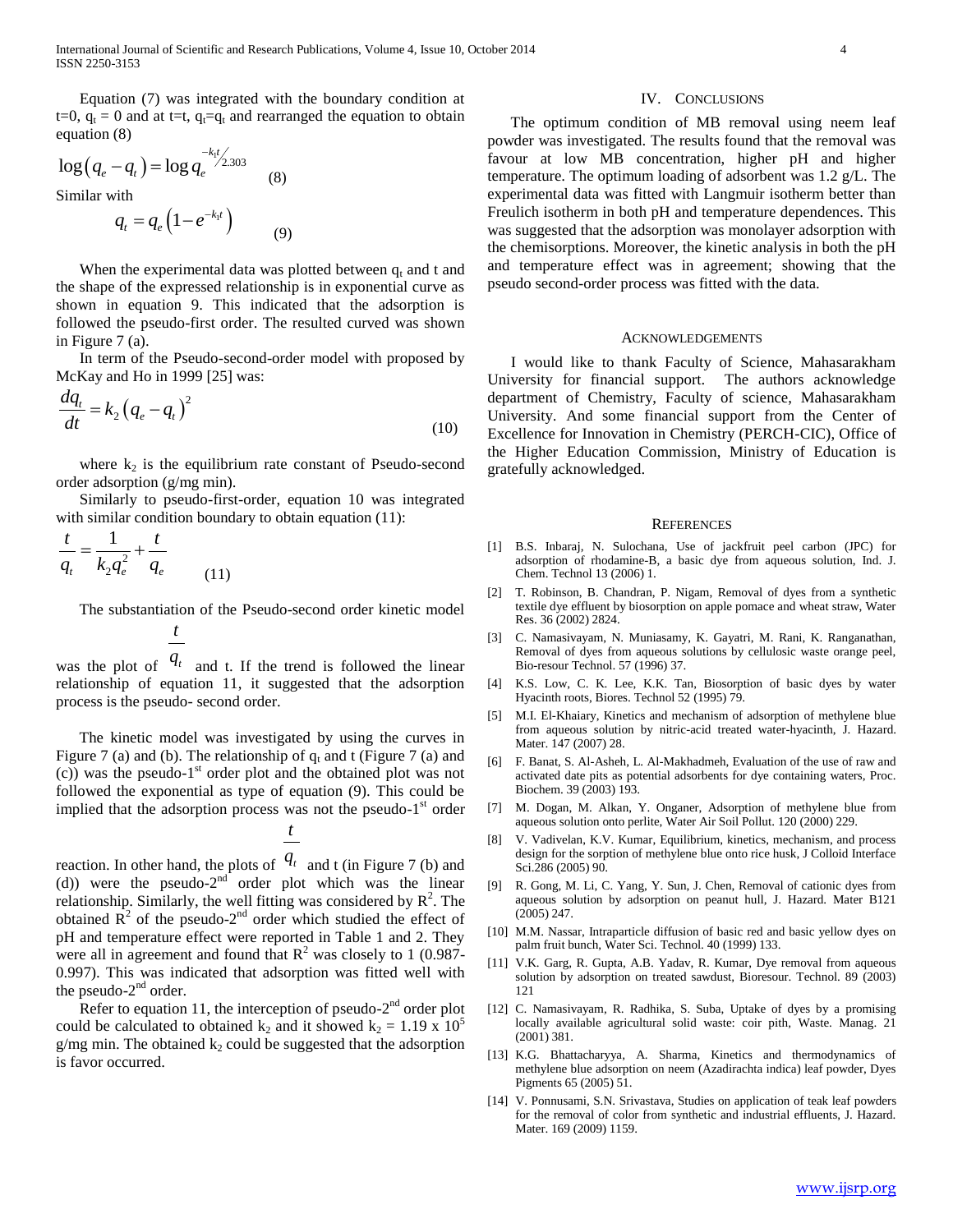- [15] N.K. Amin, Removal of direct blue-106 dye from aqueous solution using new activated carbons developed from pomegranate peel: Adsorption equilibrium and kinetics, J. Hazard. Mater. 165 (2009) 52.
- [16] I.D. Mall, V.C. Srivastava, N.K. Agarwal, Removal of Orange-G and Methyl Violet dyes by adsorption onto bagasse fly ash- kinetic study and equilibrium isotherm analyses, Dyes Pigments 69 (2006) 210.
- [17] N.K. Amin, Removal of reactive dye from aqueous solutions by adsorption onto activated carbons prepared from sugarcane bagasse pith, Desalination. 223 (2008) 152.
- [18] X. Han, W. Wang, X. Ma, Adsorption characteristics of methylene blue onto low cost biomass material lotus leaf, Chem. Eng. J. 171 (2011) 1.
- [19] A. Sharma, K.G. Bhattacharyya, Azadirachta indica (Neem) leaf powder as a biosorbent for removal of Cd(II) from aqueous medium, J. Hazard. Mater. 125 (2005) 102.
- [20] K.A.G. Gusmao, L.V.A. Gurgelb, T.M.S. Meloa, L.F. Gila, Application of succinylated sugarcane bagasse as adsorbent to remove methylene blue and gentian violet from aqueous solutions e Kinetic and equilibrium studies, Dyes. Pigments. 92 (2012) 967.
- [21] K.G. Bhattacharyya, A. Sarma, Adsorption characteristics of the dye, Brilliant Green, on Neem leaf powder, Dyes Pigments 57 (2003) 211.
- [22] E.N. El-Qada, S.J. Allen, G.M. Walker, Adsorption of methylene blue onto activated carbon produced from steam activated bituminous coal: a study of equilibrium adsorption isotherm, Chem. Eng. J.124 (2006)103.
- [23] N. Gupta,A.K. Kushwaha, M.C. Chattopadhyaya, Adsorption studies of cationic dyes onto Ashoka (Saraca asoca) leaf powder, J. Taiwan Inst. Chem. Eng. 43 (2012) 604.
- [24] S. Lagergren, Zur theories der sogenannten adsorption geloster stoffe, Kungliga Svenska Vetenskapsademiens, Handlingar 24 (1898) 1.
- [25] Y.S. Ho, G. Mckay, Psuedo-second order model for sorption process, Process Biochem, 34 (1999) 451.
- [26] C.H. Weng, Y.T. Linb, T.W. Tzengb, Removal of methylene blue from aqueous solution by adsorption onto pineapple leaf powder, J. Hazard. Mater. 170 (2009) 417.
- [27] G. McKay, J.F. Porter, G.R. Prasad, Removal of dye colours from aqueous solu-tions by adsorption on low-cost materials, Water Air Soil Pollut. 114 (1999) 423.
- [28] G. Annadurai, R.L. Juang, D.J. Lee, Use of cellulose-based wastes for sorption of dyes from aqueous solutions, J. Hazard. Mater. 92 (2002) 263.
- [29] A.M. Awwad and N.M. Salem, Kinetics and thermodynamics of Cd(II) biosorption onto loquat (Eriobotrya japonica) leaves., J. Saudi. Chem. Soc. (2011) (Article in press).

#### **AUTHORS**

**First Author** – Kornwipha Saengbutr , The Center of Excellence for Innovation in Chemistry and department of Chemistry, Faculty of Science, Mahasarakham University, Kantarawichai District, Mahasarakham 44150, Thailand

**Second Author** – Nittaya Wangphon, The Center of Excellence for Innovation in Chemistry and department of Chemistry, Faculty of Science, Mahasarakham University, Kantarawichai

District, Mahasarakham 44150, Thailand

**Third Author** – Ratchaneekorn Wanchanthuek, The Center of Excellence for Innovation in Chemistry and department of Chemistry, Faculty of Science, Mahasarakham University, Kantarawichai District, Mahasarakham 44150, Thailand, Tel./ Fax. +66 43 754 246, E-mail address:

ratchaneekorn.p@msu.ac.th



**Figure 1 Effect of the initial MB concentration in MB adsorption onto neem leaf powder**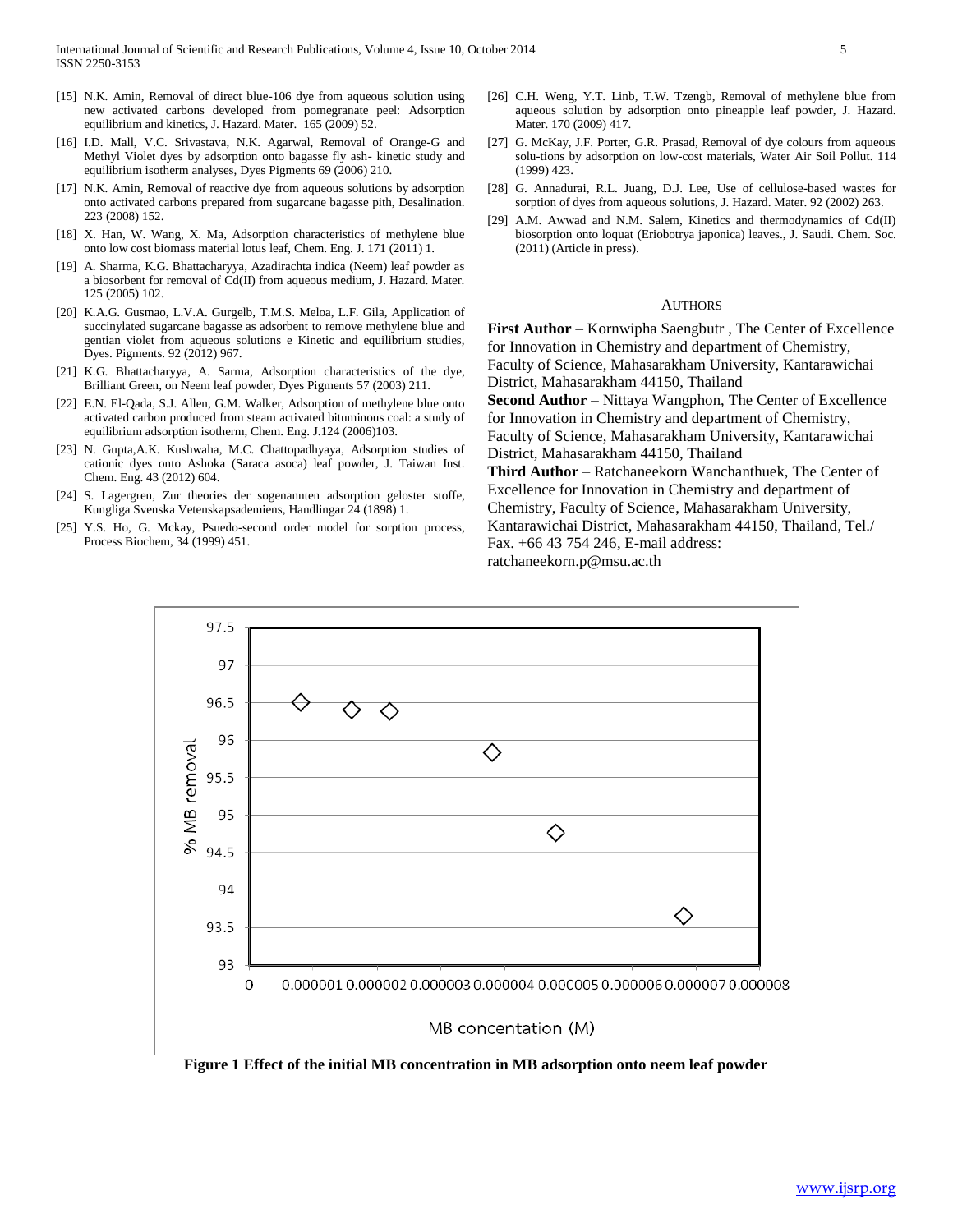

**Figure 2. Effect of adsorbent content in MB adsorption onto neem leaf powder**



**Figure 3. Effect of pH in MB adsorption onto neem leaf powder**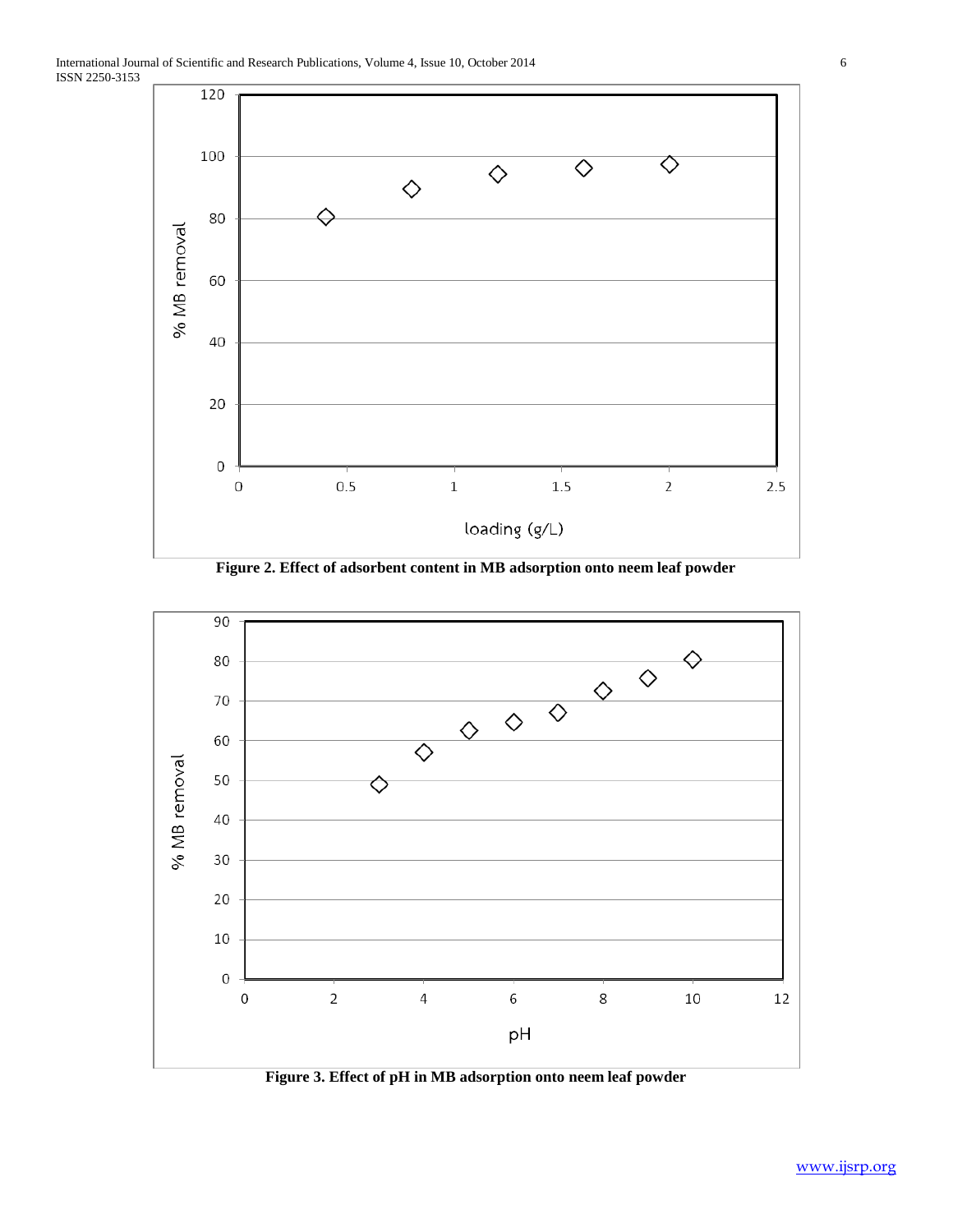

**Figure 4. Effect of temperature in MB adsorption onto neem leaf powder**



**Figure 5. Kinetic plot of the MB removal over neem leaf powder as (a) pH and (b) temperature dependence.**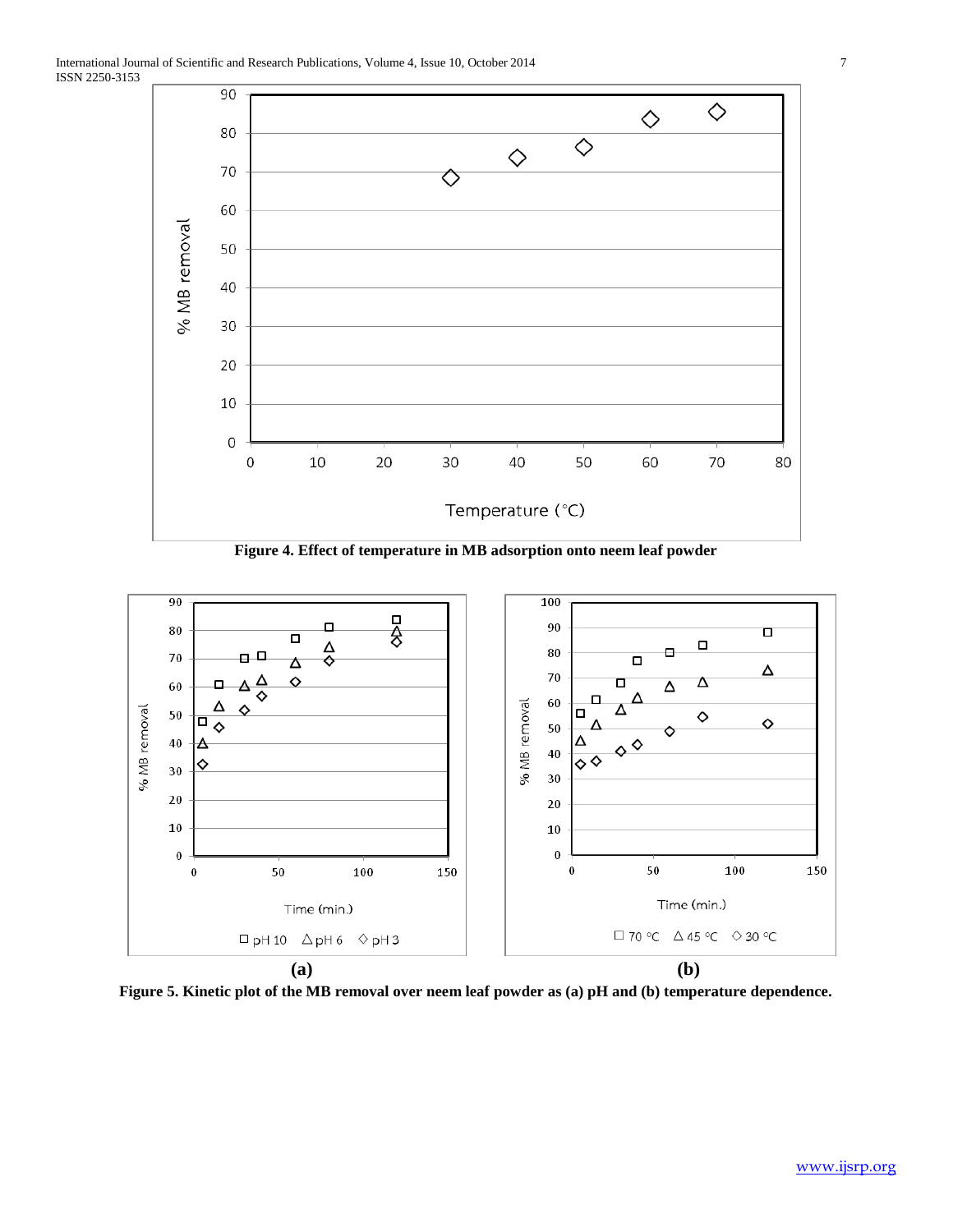

**Figure 6 The adsorption isotherm study of the MB removal, at MB concentration = 3.8 x 10-5 M and temperature 45 ˚C (a) (c) (d)Langmuir, (b) Freundlich adsorption isotherms over various pH, (c) Langmuir and (d) Freundlich adsorption isotherm at pH = 10.**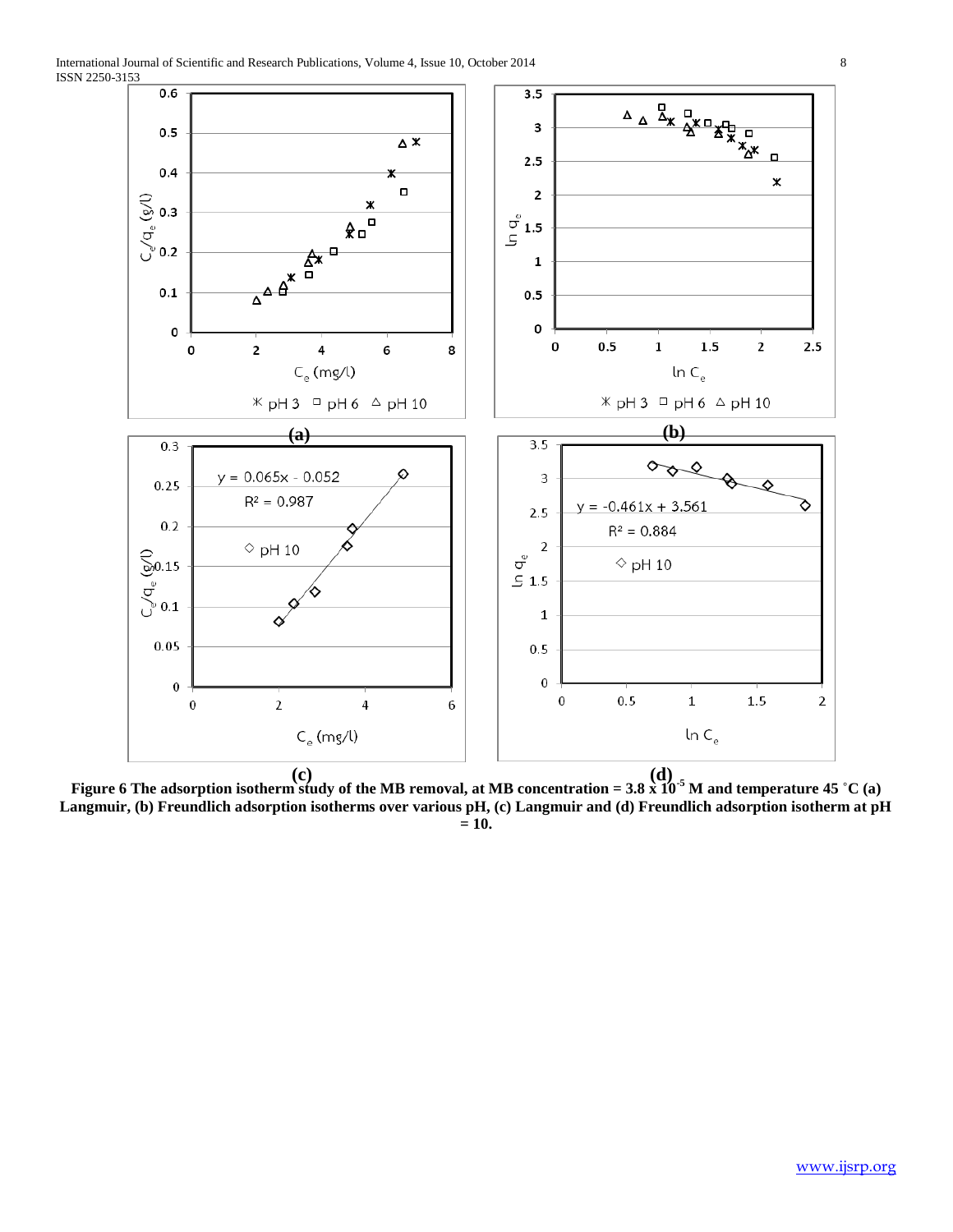

**Figure 7 The kinetic study of the MB removal, at MB concentration = 3.8 x 10-5 M and temperature 45 C (a) Pseudo-first (c) (d)order, (b) Pseudo-second order over various pH, (c) Pseudo-first order and (d) Pseudo-second order at pH = 10.**

|  | Table 1 Effect of pH in adsorption isotherm and kinetic model fitting |
|--|-----------------------------------------------------------------------|
|--|-----------------------------------------------------------------------|

|    | Dʻ       |            |                              |                              |  |  |
|----|----------|------------|------------------------------|------------------------------|--|--|
| pH | Langmuir | Freundlich | Psuedo-1 <sup>st</sup> order | Psuedo-2 <sup>nd</sup> order |  |  |
| ◡  | 0.884    | 0.829      | -                            | 0.994                        |  |  |
|    | 0.936    | 0.904      | -                            | 0.987                        |  |  |
| 10 | 0.987    | 0.884      | -                            | 0.995                        |  |  |

| <b>Temperature</b>    |          |            | $\mathbf{R}^2$               |                              |
|-----------------------|----------|------------|------------------------------|------------------------------|
| $({}^{\circ}{\rm C})$ | Langmuir | Freundlich | Psuedo-1 <sup>st</sup> order | Psuedo-2 <sup>nd</sup> order |
| 30                    | 0.979    | 0.937      | -                            | 0.994                        |
| 45                    | 0.985    | 0.943      | $\overline{\phantom{0}}$     | 0.997                        |
| 70                    | 0.989    | 0.924      | -                            | 0.989                        |